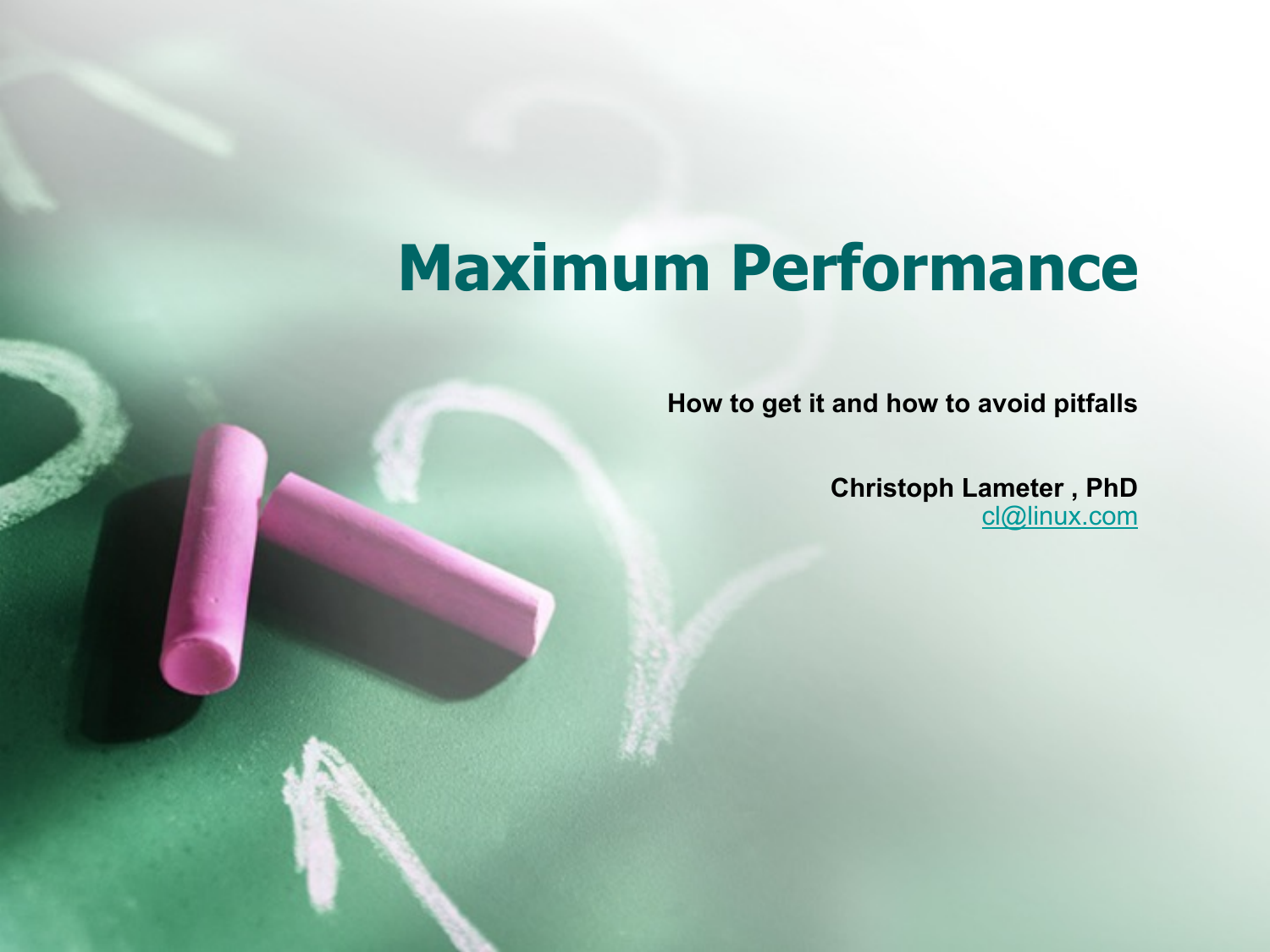

# Performance

Just push a button?



Systems are "optimized" by default for good géneral performance in all areas.

For optimizations something needs to be sacrificed:

- Money: More expensive systems
- Performance in other areas (interactivity vs. batch)
- Simplicity for complexity
- Maintenance effort
- Highly paid and highly experienced experts for software development and system administration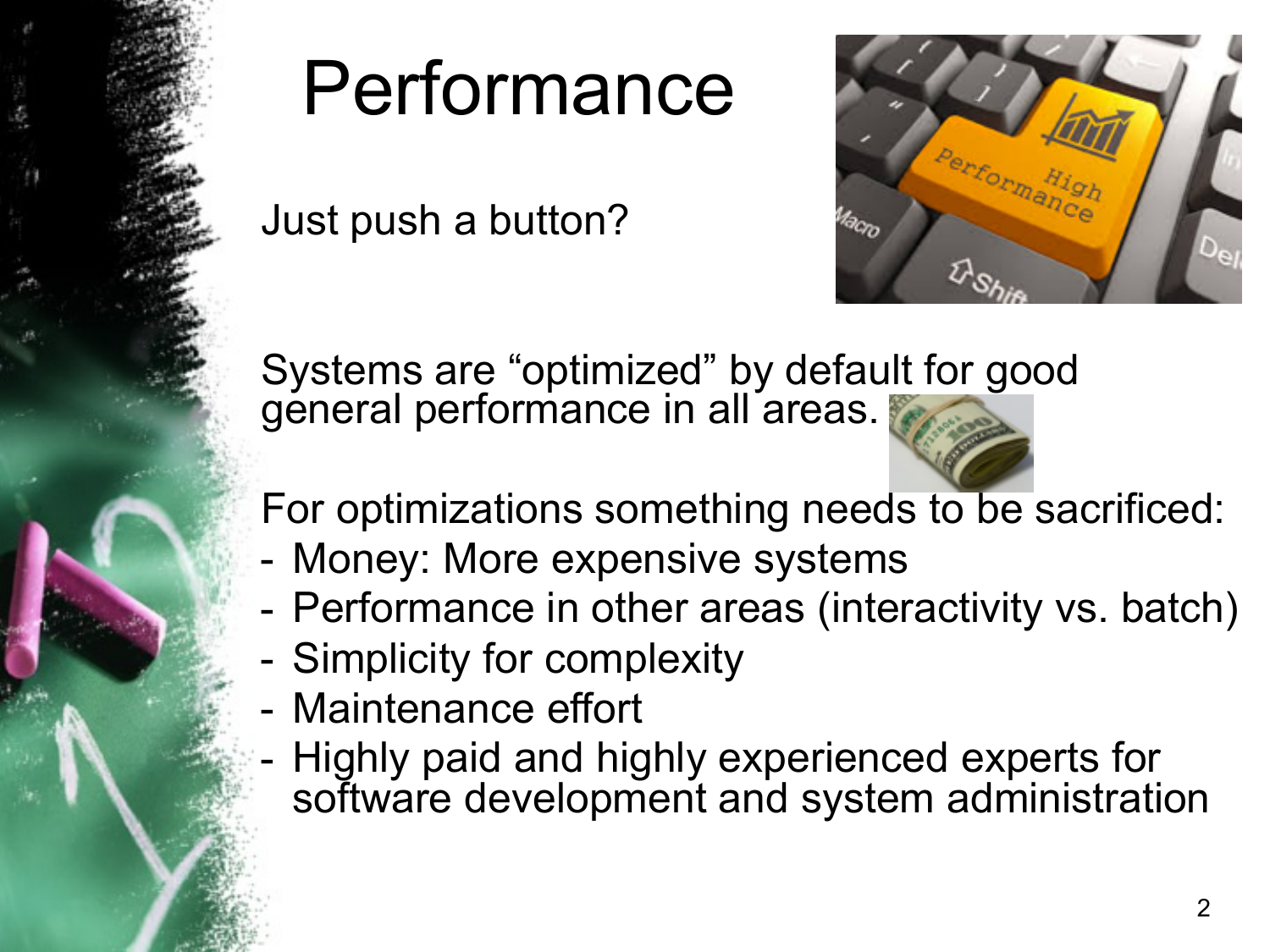## *Today Software APIs limit performance at the high end*

The higher the software API the more overhead which reduces performance. Higher level software APIs are easy to use and allow rapid development of software.

The lower the software API the closer to hardware and the more high performance features of the hardware can be used and the more control is possible over devices etc. The APIs become more difficult to use and require more expertise to use in the right way.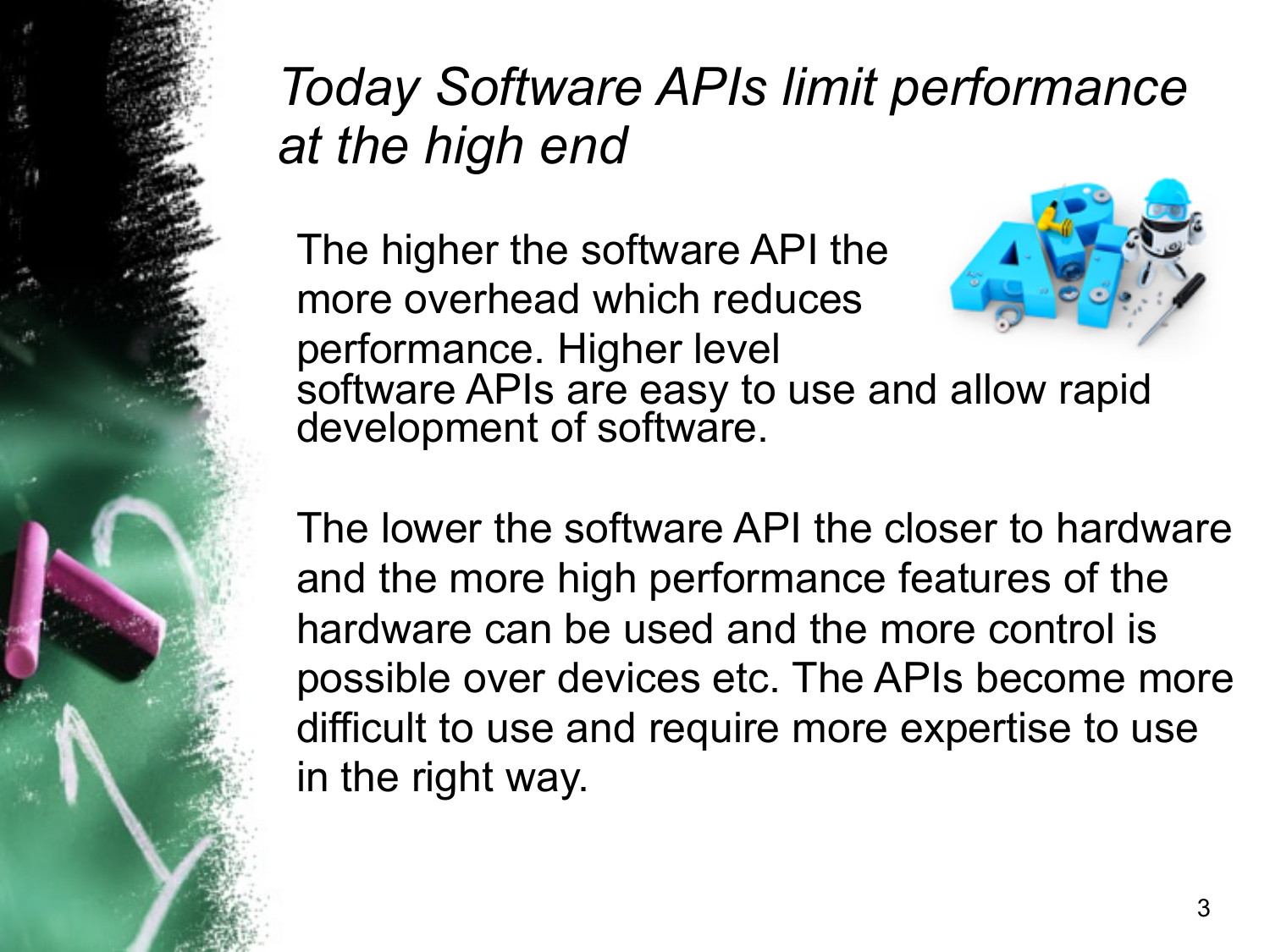#### **Classic Analysis of Performance Bottlenecks**

- Application analysis ➢*"top" and various diagnostic counters.*
- Process states and their meaning ➢*Running / D / S*
- Page Faults
	- ➢*Speak in a normal tone of voice, and listen attentively.*
- Interrupts and I/O ➢*Monitor how frequently they occur*
	- **Latency** 
		- ➢*System is optimized for throughput by default.*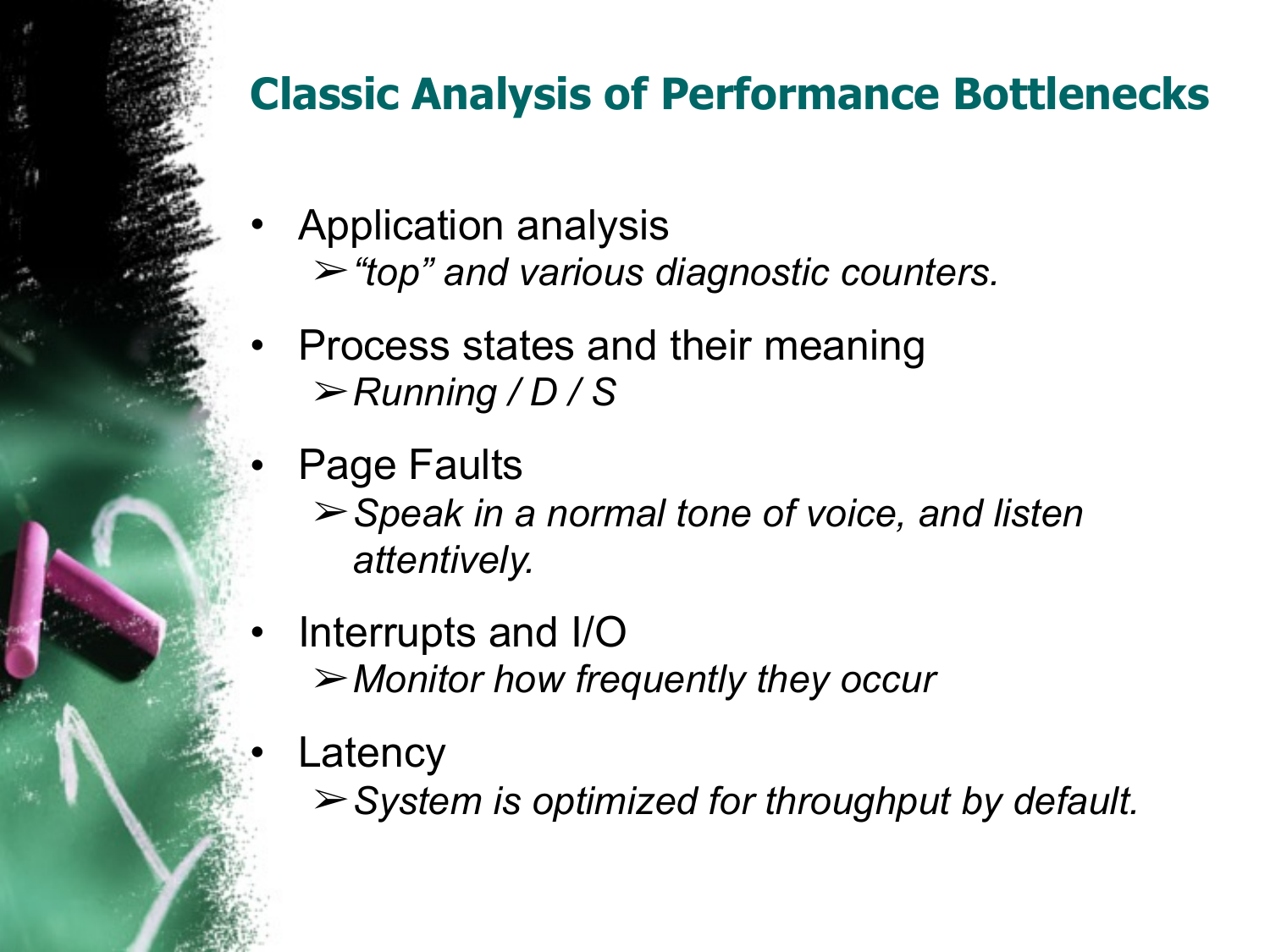# **Storage: Optimizing for throughput**

- Traditional classic rotational media.
- Today mostly flash based storage
- Large RAID Arrays
- Network storage
- **Cloud**
- NVRAM/NVDIMM







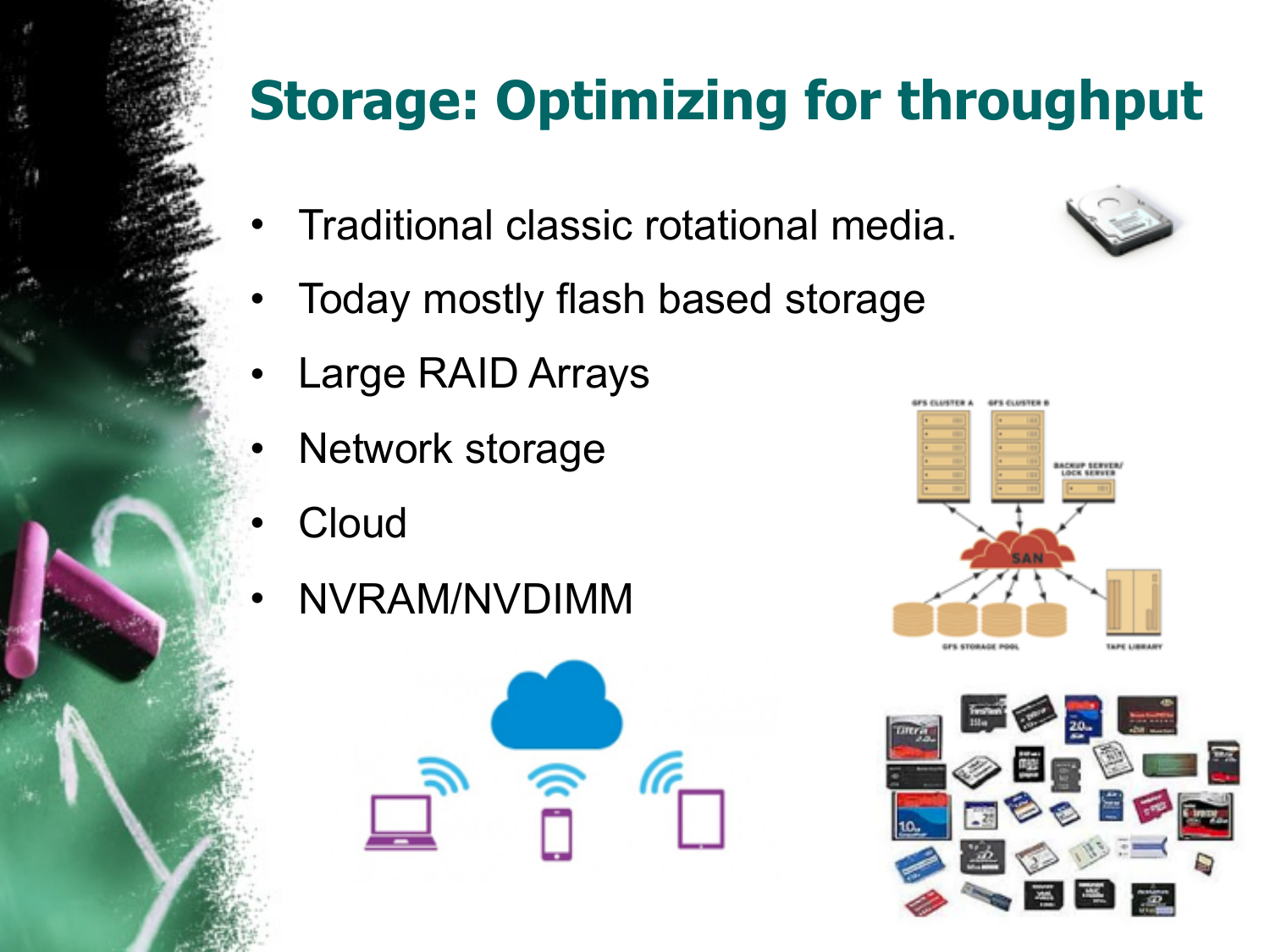### *Classic Rotational Storage Optimization*

- Head movements need to be minimized
- Sorting of request by location on disk
- Read a lot whereever you are
- Send large batches of requests to devices
- Optimize overhead of request submission
- RAID configs to get around the bandwidth limits of devices (~100-300MB/sec) and increase reliability. Spindle Head

#### **However, not for**

- **- Caching controllers**
- **- RAID controllers**
- **- Flash storage**
- **- Network storage**
- **- Cloud**

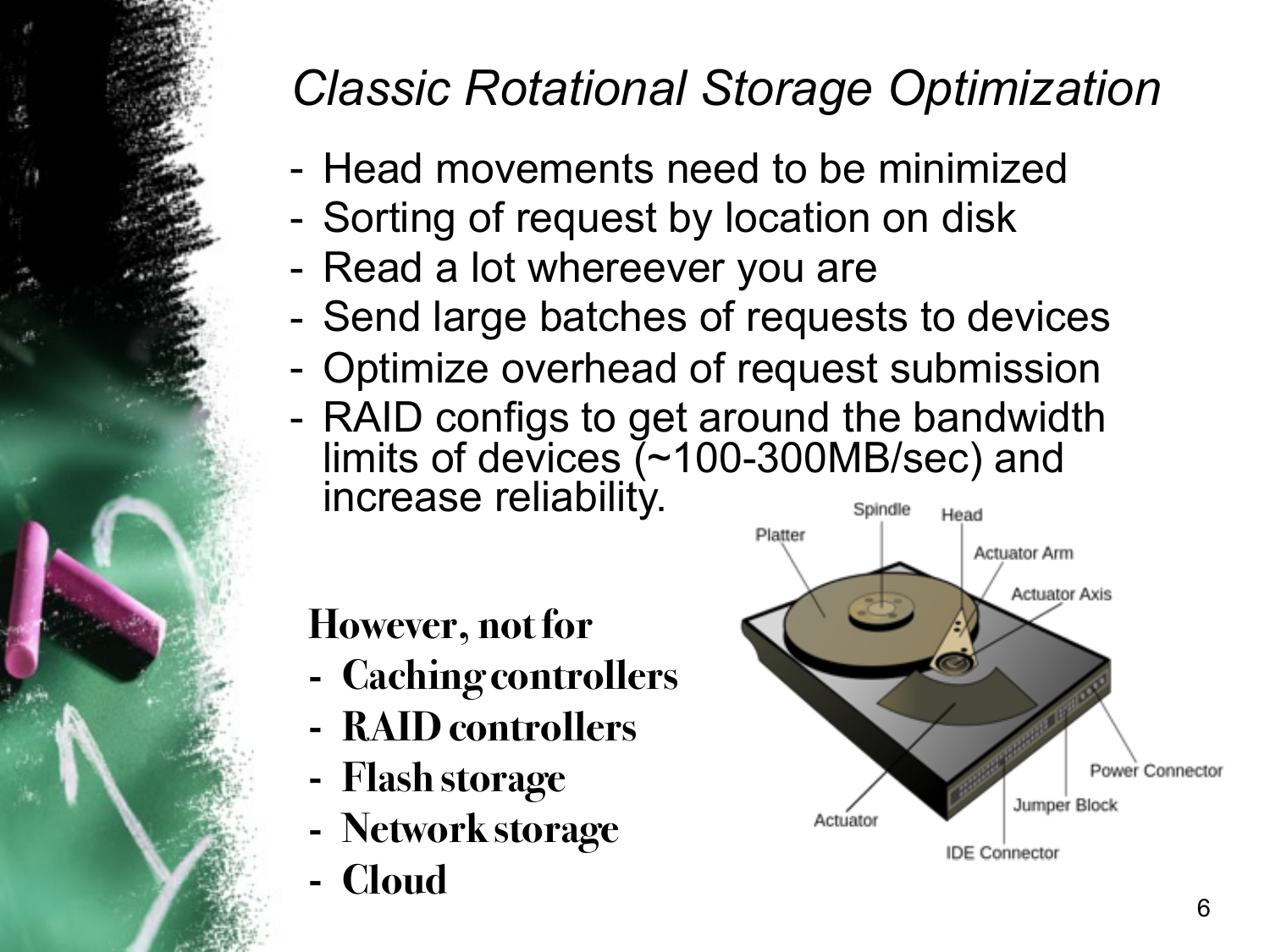#### *Storage today is network communication*

- There is a system controlling "storage" at the other end.
- This system usually runs Linux as well and caches requests and works them in a device specific way.
- Problem is how to effectively communicate with that system.
- Performance is foremost a networking problem
- And then an issue that the device firmware/software has to deal with

#### Therefore:

Block storage layers in the kernel are necessary for legacy reasons. Those limit performance to 1 to 2 Gigabyte per seconds.

7 Kernel bypass is possible through network protocols done frequently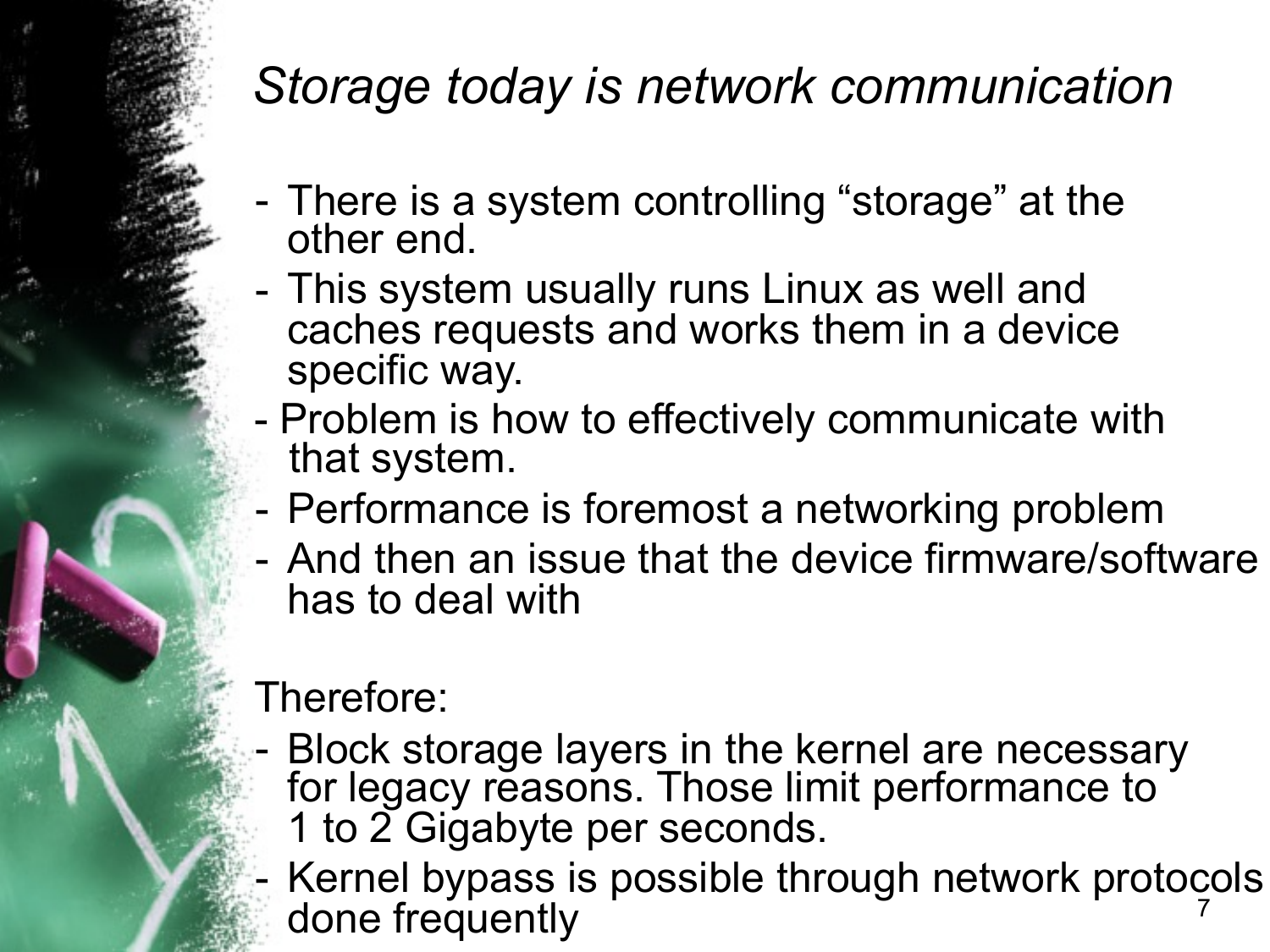### **Networking: Optimizing for throughput**

- Socket API designed for 10M network links
- Works well at 1G. Single thread can handle this.
- Trouble at 10G. Requires multiple threads.
- Higher speed require different APIs and more hardware offload. RDMA? Proprietary offload?
- We are right now introducing 100G networks in the industry. What now?
- Recent work in Redhat by Jesper Dangaard Brouer doubled network stack performance. Able to send ~10mio pps now (idealized test). However, new NICs can send 150 mio pps.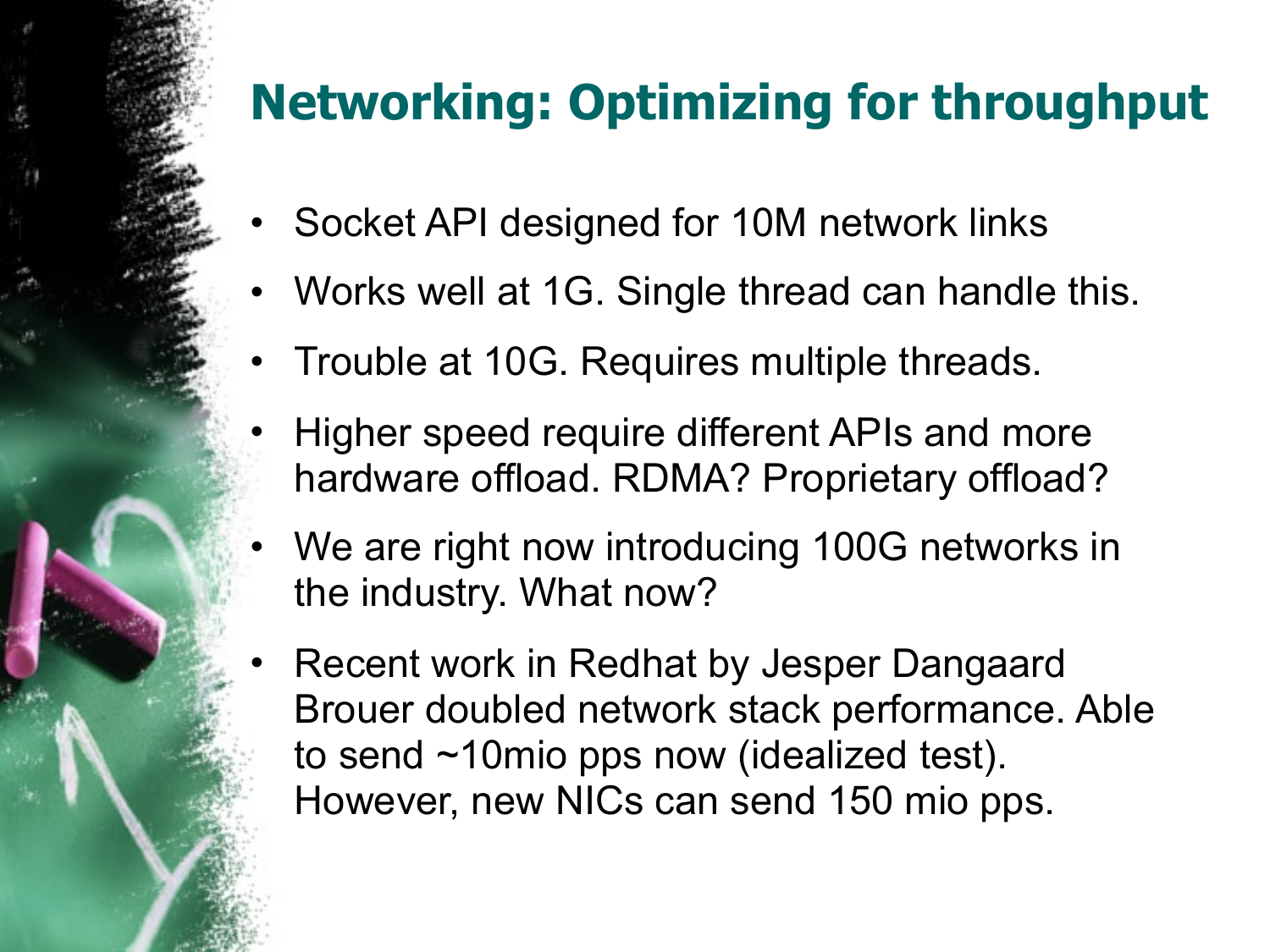# *Networking API*

- Language specific network access
- Buffered I/O via glibc
- Socket API
- RDMA APIs / Offload APIs
- FPGA (no longer regular coding)
- ASIC
- Analog

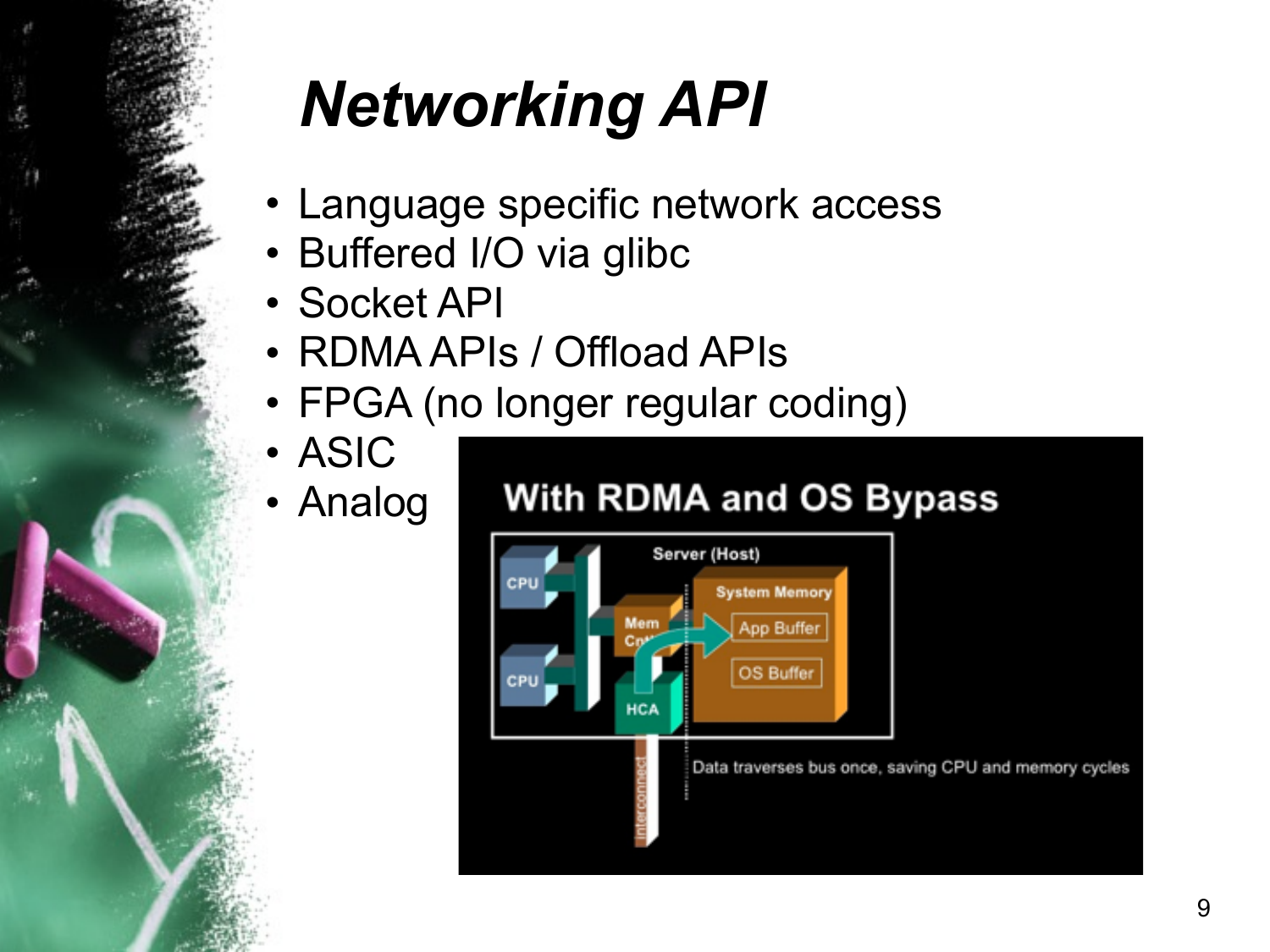#### **Networking: Optimizing for latency**

Default is to optimize for performance!

- ➢*Higher response time than expected*
- ➢*Opportunistic waiting periods in hardware and software.*
- ➢*Power results in constraints on latency*
- ➢*Switches are optimized for throughput*
- ➢*Large packets are evil*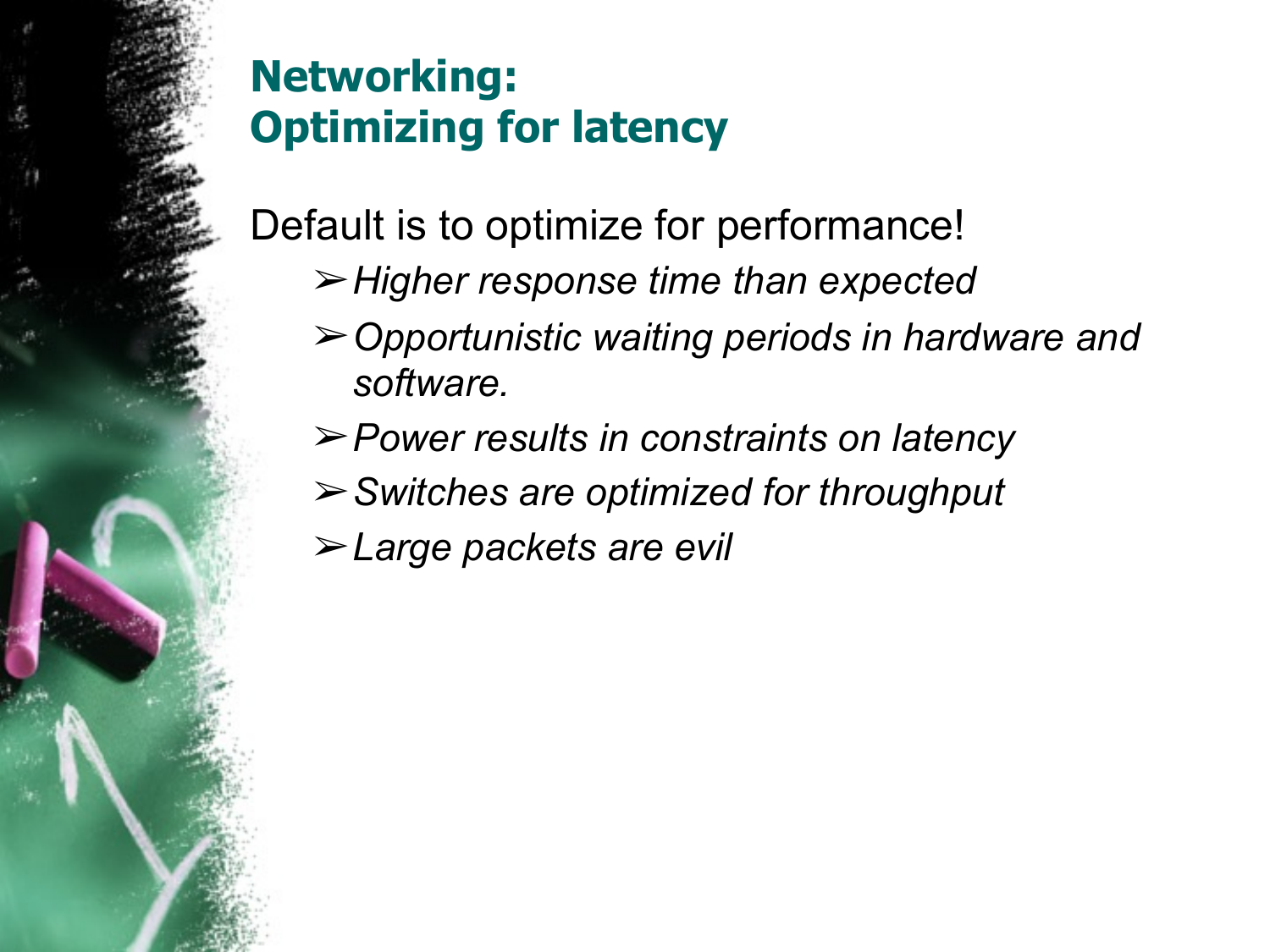# **Optimization for memory access**

- Memory access depends on effective cpu caching
- TLB misses
- **Prefetching**
- NUMA
	- Increasing complexity of memory access
		- NVDIMM
		- Device mapped memory
		- New levels of caching are continually provided.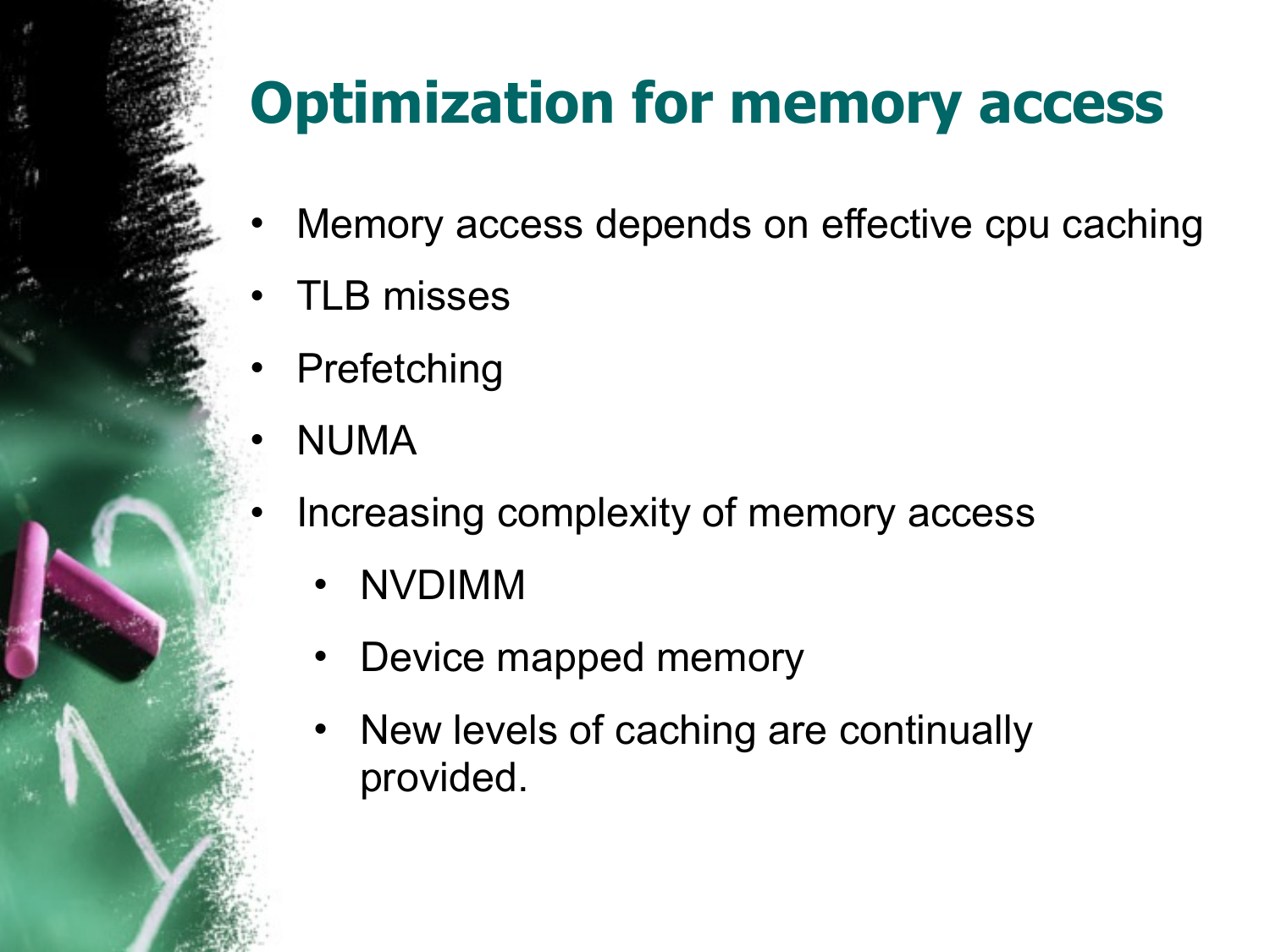# *Processor Optimizations*

- Algorithm depends on the performance of the processor
- OS is seen to be interfering with its maintenance activities.
- Ability to use capabilities of a processor depend on the cache friendly nature of the code. Thus for ultimate performance software needs to be rewritten.
- Moore's law ends. Processor performance cannot grow anymore like in the past. We want the max we can get out of what we paid for.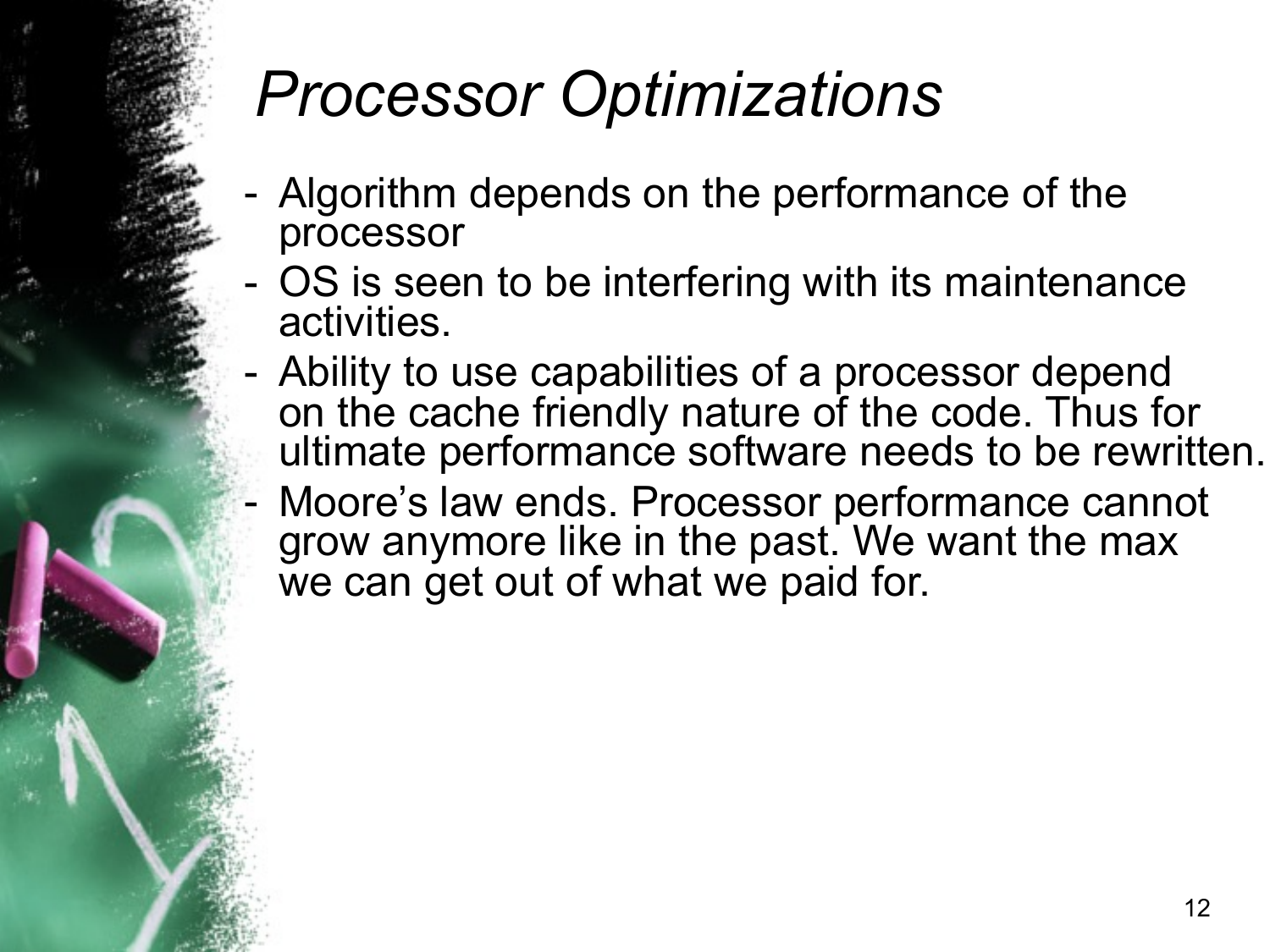### **Floating point throughput optimization**

- Parallelism is key here.
- Vector instruction sets for exploiting the parallelism in each core. AVX etc.
- Parallel execution on multiple cores.
- Parallel execution on multiple nodes in a cluster
- Concurrency determines performance. Code execution must be targeted for performance. Thus rewrites by specialists can yield significant improvements
- Dedicated Floating point processors and GPUs
	- ➢*More Parallel threats*
	- ➢*Parallel code execution*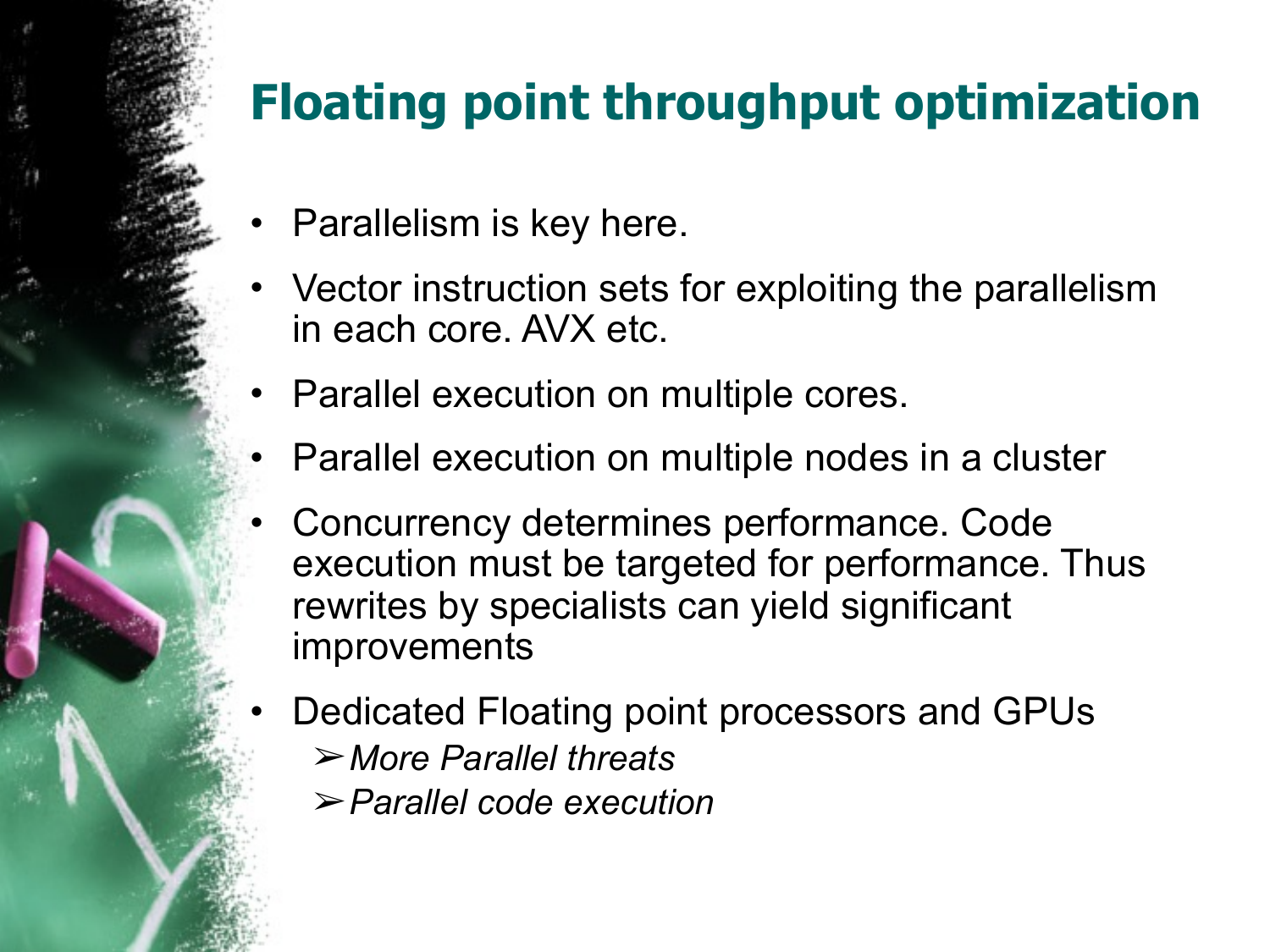## *Restraining the Operating System*

- On multicore system limit Os activity as much as possible to a set of cores on which we cannot get full performance
- The remainder are more or less available fully for the applications.
- Get the OS out of the data path. OS controls but is not directly handling data transfers.
- NOHZ FULL approach in Linux development upstream
- RDMA APIs of various flavors (DPDK etc etc)